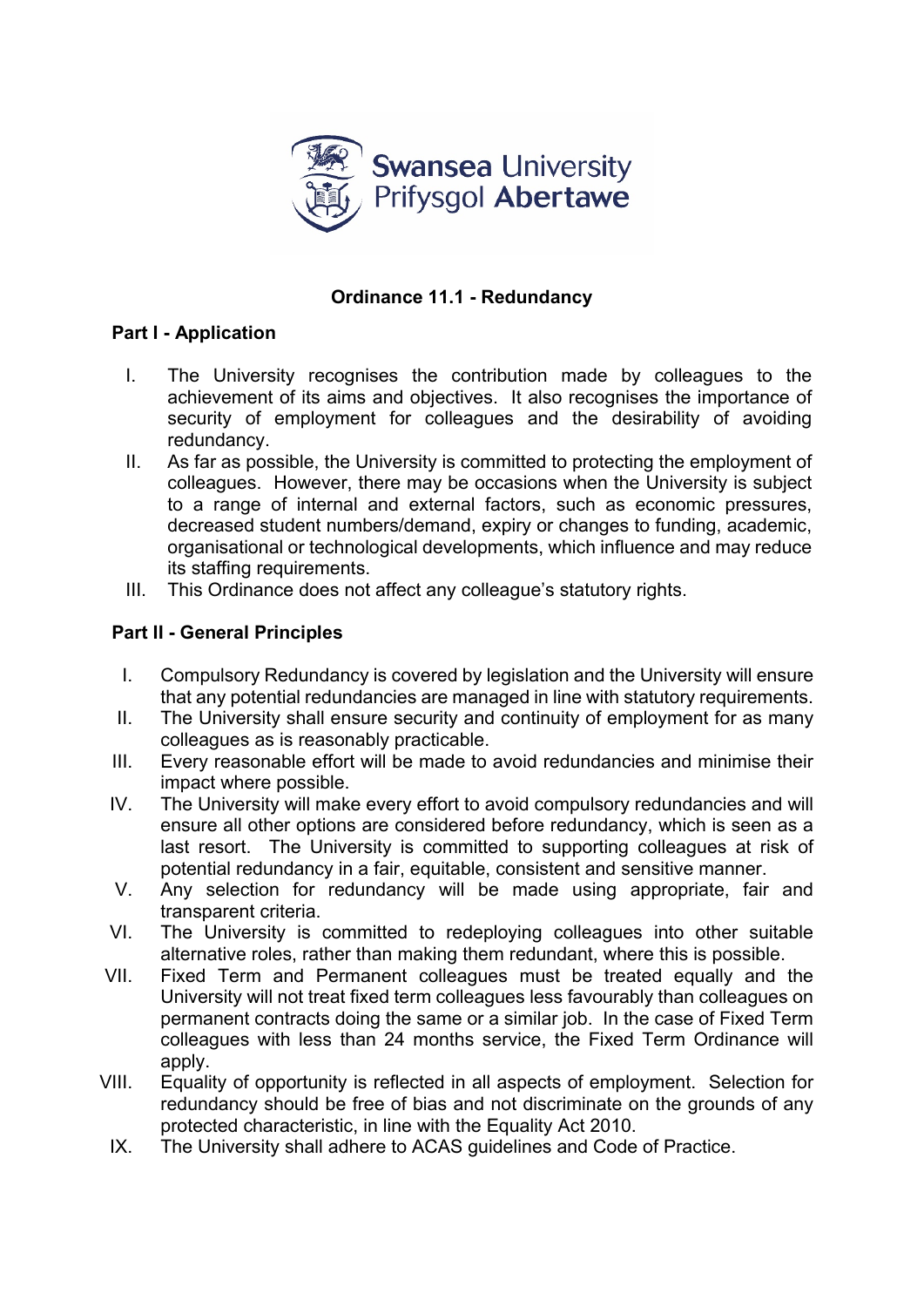#### **Part III – Scope**

- I. This Ordinance will apply to all colleagues on permanent contracts and all colleagues on fixed term contracts who have worked continually with the University for 24 months or more, including those on maternity, sickness and other types of leave and to those who are seconded to other organisations but retain their substantive employment with the University. This Ordinance will not apply to colleagues on Fixed Term Contracts with less than 24 months continuous service, as they will be subject to the Fixed Term Ordinance.
	- II. The Redundancy Policy and Procedure will not apply to colleagues in Honorary or Emeritus positions, neither does it apply to 'workers'. A worker who is not an employee works under a contract whereby the individual "undertakes to do or perform personally any work or services for another party to the contract whose status is not … that of a client or customer" (s.230(3) of the Employment Rights Act 1996).

## **Stages**

There are up to five stages to the University's redundancy procedure:

- Stage 1: Redundancy Review Panel
- Stage 2: Redundancy Notification and Consultation
- Stage 3: Outcome of Selection Process
- Stage 4: Formal Notice of Termination
- Stage 5: Appeal

## **Definition of Redundancy**

The Employment Rights Act 1996 section 139 states redundancy occurs if employees are dismissed due to one of the following reasons:

- the employer has ceased, or intends to cease, to carry on the business for the purposes of which the employee was so employed
- the employer has ceased, or intends to cease, to carry on the business in the place where the employee was so employed
- the requirements of the business for employees to carry out work of a particular kind has ceased or diminished or are expected to cease or diminish
- the requirements of the business for the employees to carry out work of a particular kind, in the place where they were so employed, has ceased or diminished or are expected to cease or diminish.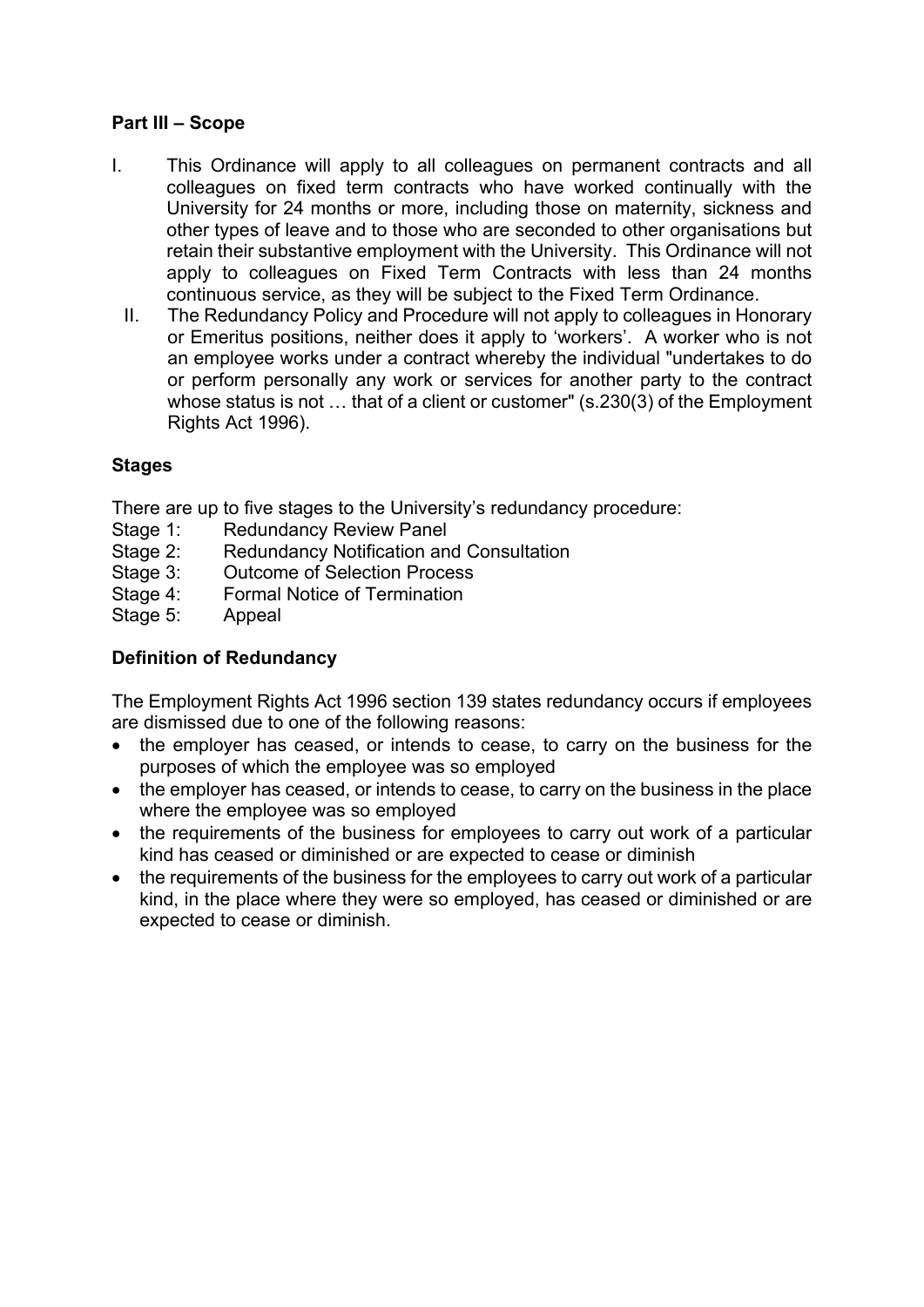# **Stage 1**

#### **Redundancy Review Panel**

- I. The Vice Chancellor or Provost or agreed member of the University Senior Leadership Team , supported by the HR Director or agreed member of the HR Senior Leadership Team and the Finance Director or agreed member of the Finance Senior Leadership Team, will meet monthly to consider the recommendations from the relevant Pro-Vice-Chancellor /Director regarding two separate agenda items:
	- a. any situation where Fixed Term Contracts with more than 24 months service which may be coming to an end and no further funding has been identified
	- b. any situation where there is a potential risk of redundancy due to the reasons stipulated in the Employment Rights Act 1996 (see above)
- II. In circumstances where a member of the Panel may be impacted by potential redundancy, then the Panel will be agreed with the support of Council.
- III. The recommendations will be set out in the Business Case which will be completed by the line manager and approved by the relevant Pro-Vice-Chancellor Head of School/ Head of Operations/Director.
- IV. The Business Case will set out:
	- a. Any potential risk of redundancy, including Fixed Term Contracts with more than 24 months service which may be coming to an end and no further funding has been identified. In the case of Fixed Term colleagues with less than 24 months service, the Fixed Term Ordinance will apply.
	- b. The Faculty/School/ Directorate affected by the restructuring proposal
	- c. a description of the proposed restructuring and the rationale for that proposal;
	- d. other options which have been considered;
	- e. the current and proposed new structures;
	- f. the total number of potential redundancies;
	- g. the reason for the proposed redundancies;
	- h. the categories or descriptions of staff at risk of dismissal for redundancy and the number of dismissals proposed in each category;
	- i. the total numbers of staff employed of each such category or description;
	- j. the proposed timescale over which it is proposed that redundancies may take place;
	- k. the proposed pool for selection and the proposed process for selection (or a proposal that a certain post or posts be selected on the grounds that the positions are unique and no longer required);
	- l. the impact on students.
	- m. an equality impact assessment
- V. The Panel must ensure that every reasonable effort to avoid potential redundancies, including all possible alternative approaches have been considered.
- VI. The Panel will review the recommendation and either approve or decline this.
- VII. Voluntary redundancy may be considered where there is a pool, which will normally be based on statutory redundancy terms, as set out below.
- VIII. The Panel shall decide whether or not it is appropriate to invite applications for voluntary redundancy and if so, on what basis these would be accepted. The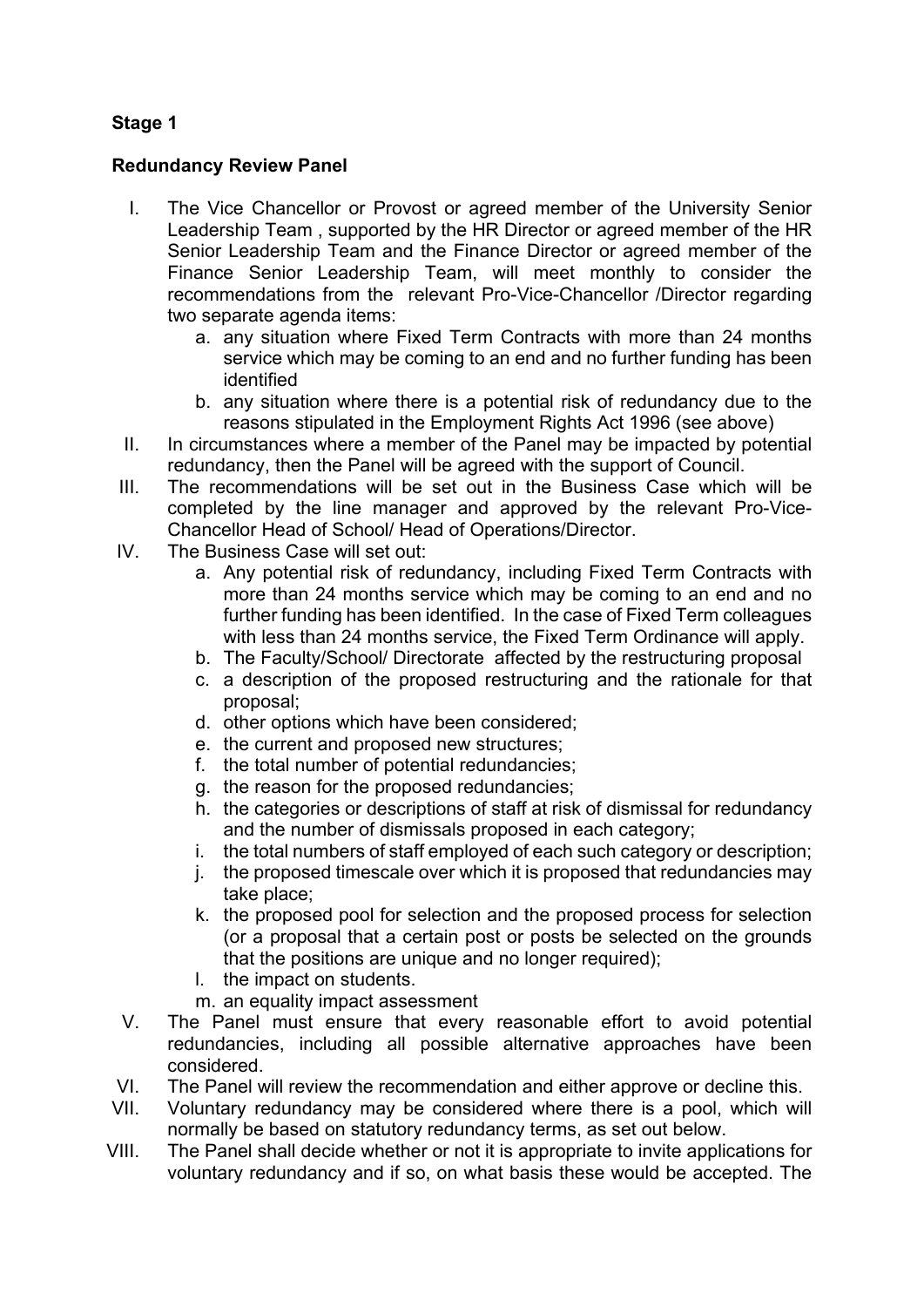panel will fully consider the circumstances/business case in doing so.

- IX. The Panel will also agree how they will proceed if voluntary redundancy is not appropriate or if there are insufficient agreed voluntary redundancies, i.e. if selection for redundancy is required.
- X. The Panel will agree and set out the next steps.

The Business Plan will need to consider:

#### **Selection Pool**

- I. In some cases, the role may be unique and there will not be a pool, in which case there is no selection decision to be made and the individual may be provisionally selected for redundancy on the basis that the position is unique.
- II. In other cases, there may be a pool of colleagues from which they will be selected for redundancy (the selection pool). In identifying whether there is a pool for selection, consideration will be given to the following:
	- a. Colleagues who undertake the same / a similar type of work
	- b. Colleagues who work in a particular department / project
	- c. Colleagues who work at a relevant location, where appropriate
	- d. Colleagues whose work has ceased / reduced, or is expected to do so.

#### **Selection Process and Criteria**

Selection will be based on objective criteria, which may include any of the following:

- I. Skills, competencies, experience and qualifications
- II. Performance records
- III. Competitive application and interview process<br>IV. Disciplinary records
- Disciplinary records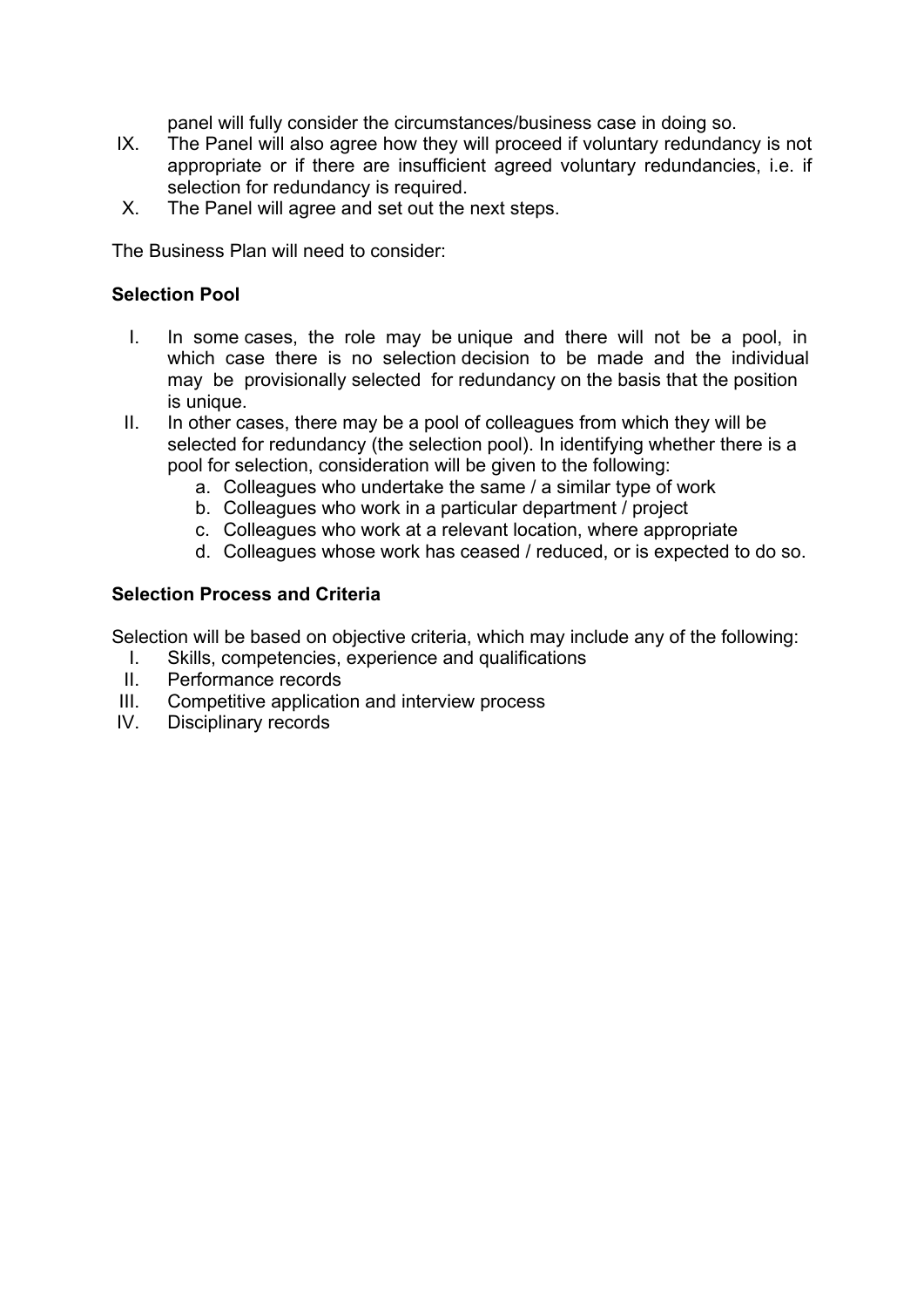An employee will not be selected because of their:

- I. Age<br>II Disa
- **Disability**
- III. Gender reassignment
- IV. Marriage or civil partnership status<br>V. Pregnancy or maternity leave
- V. Pregnancy or maternity leave<br>VI. Religion or belief
- Religion or belief
- VII. Gender
- VIII. Sexual orientation
- IX. Family related leave for example parental, paternity or adoption leave
- X. Role as an employee or trade union representative
- XI. Membership of a trade union
- XII. Part-time or fixed-term employee status
- XIII. Pay and working hours, including the Working Time Regulations, annual leave and the National Minimum Wage

Candidates will be scored objectively against the selection criteria, and this must be documented.

## **Stage 2**

#### **Redundancy Notification**

- I. There is a statutory requirement for the government to help employees facing redundancy. In order to do this, advance notification of potential redundancies is required from employers. Failure to comply with the statutory notification requirements may result in prosecution and a fine.
- II. The Redundancy Payments Service (RPS) collects the information and distributes it to the appropriate government departments and agencies who offer job brokering services and/or training services. The information is confidential and may be used only for the purpose of assisting those facing redundancy.
- III. Notification must be given to RPS in line with agreed timeframes depending on the number of potential redundancies:
	- a. For between 20 and 99 potential redundancies 30 days before the first redundancy
	- b. For 100 or more potential redundancies 45 days before the first redundancy

## **Consultation**

- I. Where there is a possibility that staff may be made redundant, consultation must take place between the University and appropriate staff representatives at the earliest opportunity, as required by section 188 of the Trade Union and Labour Relations (Consolidation) Act 1992.
- II. The aim of the Trade Union consultation shall be:
	- a. to avoid dismissal if possible, for example, by redeployment,
	- b. to reduce the number of staff to be dismissed if redundancy is unavoidable, and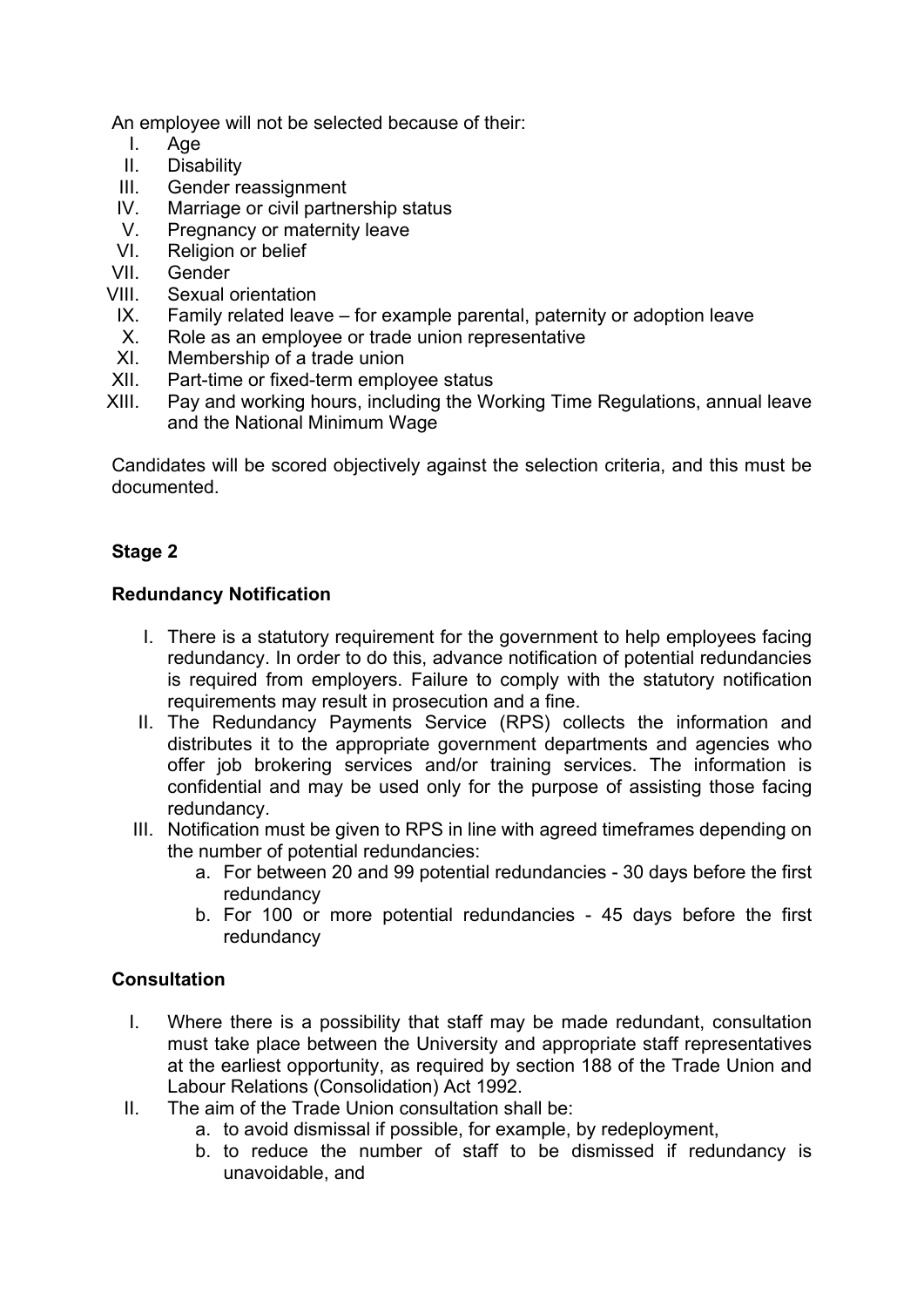- c. to mitigate the consequences of any dismissals.
- III. Collective consultation should be completed before any notices are issued and before individual consultation starts.
- IV. Throughout the process efforts shall be made to find suitable alternative employment.

## **Collective Consultation**

- I. The Trade Union and Labour Relations (Consolidation) Act 1992 states a collective redundancy situation arises where the University proposes to make between 20 - 99 colleagues redundant over a period of 90 days or less.
- II. In such cases, there must be a minimum period of at least 30 days collective consultation before the first dismissal.
- III. For 100 or more proposed redundancies over a period of 90 days or fewer, the legislation states there must be a minimum period of at least 45 days collective consultation before the first dismissal.
- IV. In order for meaningful consultation to take place, Swansea University will provide the Unions with the following information:
	- a. the reason for the redundancy dismissals
	- b. the number of proposed redundancies and their job types
	- c. the total number of employees affected
	- d. the proposed methods of selection
	- e. the procedure to be followed in dealing with the redundancies
	- f. the method of calculating redundancy payment.

#### **Individual Consultation**

- I. Consultation shall also take place between the University and colleagues who may be affected.
- II. At this meeting, the colleague will be entitled to be accompanied by a Union Representative or a work colleague.
- III. The purpose of this meeting is to discuss:
	- the reason for potential redundancies
	- the number of proposed redundancies and their job types
	- the total number of employees affected
	- confirm whether the colleague is not impacted, is impacted but not at risk, or is at risk
	- if the colleague is at risk, confirmation whether there is a unique role or a selection pool
	- the proposed methods of selection and the timeframes (if appropriate)
	- if the colleague is not at risk but is impacted, confirmation of how they may be impacted
	- the right to redundancy payment and method of calculation (if appropriate)
	- signpost additional support available, including staff counselling
	- discuss all possible alternative positions or options
	- information regarding reasonable time off for training or job searches
	- answer any questions the colleague may have
	- confirm the next steps
- IV. An accurate record of this consultation meeting must be made by the Line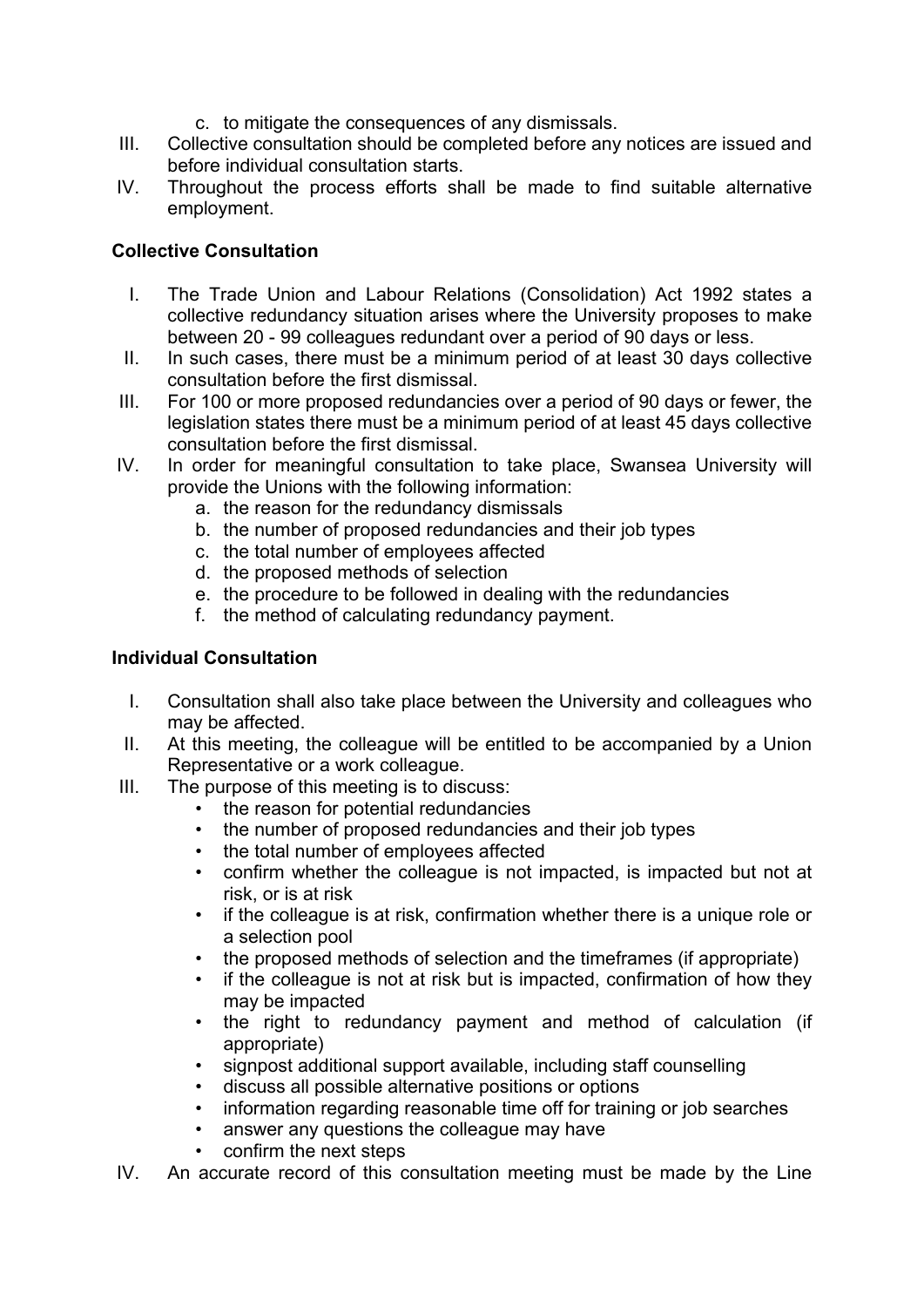Manager, signed by the colleague and returned to the HR Business Partner.

## **Stage 3**

#### **Outcome of Selection Process**

- I. Within 7 working days of the selection process being completed, the Line Manager will write to the 'at risk' colleague to set up a face to face meeting to confirm the outcome of the selection process*.*
- II. The colleague will be entitled to be accompanied by a Union Representative or a work colleague.
- III. At this meeting, they will also provide the colleague with the written outcome.
- IV. Every reasonable effort will be made to avoid redundancies and therefore colleagues will be considered for suitable alternative roles where appropriate,
- V. Any colleague on maternity leave will be given preference for suitable alternative roles over other colleagues, in line with legal requirements.

## **Stage 4**

#### **Formal Notice of Termination**

- I. Where the outcome is that employment will terminate, this notice of termination letter provided by the line manager will contain details of the colleague's right to appeal.
- II. Formal notice of termination must be given in line with the colleague's terms and conditions of appointment:

| Grade                                                     | <b>Contractual Notice</b>                                                                                                                                                                      |
|-----------------------------------------------------------|------------------------------------------------------------------------------------------------------------------------------------------------------------------------------------------------|
| Professional Services Staff $1 - 6$                       | 1 month<br>The length of notice to which employees are<br>entitled increases by one additional week<br>for each completed year of service up to a<br>maximum of twelve weeks notice for twelve |
|                                                           | or more years' service.                                                                                                                                                                        |
| Staff Grade $7 - 10a$ (excluding<br>Academic)             | 3 months                                                                                                                                                                                       |
| Academic (Grades 7 -10a) and<br><b>Professorial Staff</b> | A full term's notice                                                                                                                                                                           |

- III. Any employee who is under notice of dismissal by redundancy has the right to take reasonable paid time off during working hours to look for new employment or make arrangements for training for future employment. This should be requested through the normal departmental routes and every effort should be made to grant this, in line with ACAS guidelines.
- IV. Attempts will continue throughout the whole redundancy process to find alternatives to compulsory redundancy.